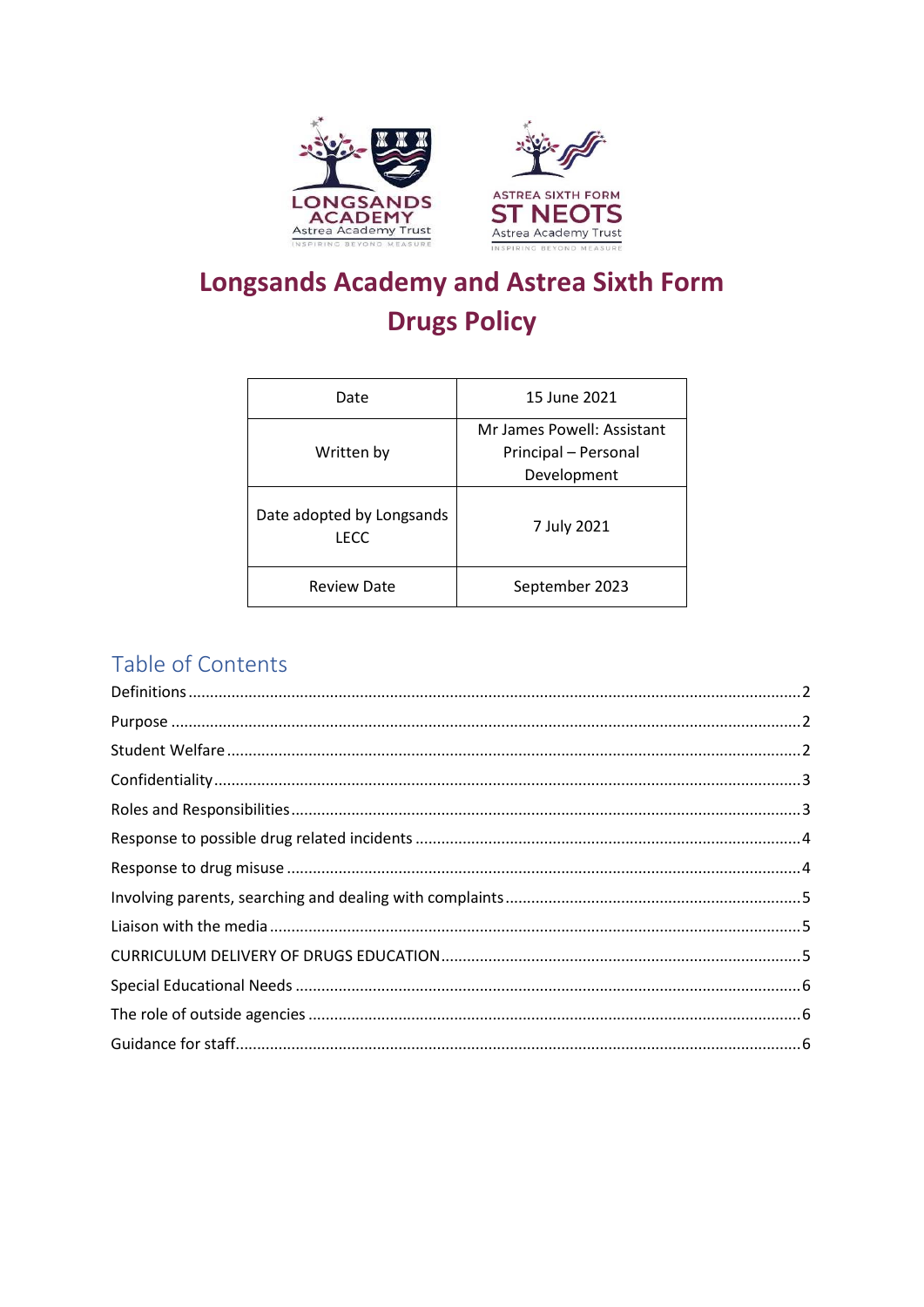# <span id="page-1-0"></span>**Definitions**

The Academy defines a drug as a substance that someone takes which changes the way they think, feel or behave. Drug misuse is defined in this Academy as the taking of a substance which harms or threatens to harm the physical or mental health or social well-being of an individual or of other individuals or which is illegal. By Drugs Paraphernalia we mean items such as cannabis grinders, rolling papers, filters, matches, lighters and pipes etc.

*This includes:* 

- Illegal drugs (controlled under the 1971 Misuse of Drugs Act) e.g. cannabis, heroin, LSD, ecstasy, mephedrone (added as a result of a change to Government legislation)
- Cannabis infused products (including those containing only CBD)
- Psychoactive substances
- Alcohol
- Tobacco
- Solvents/volatile drugs e.g. industrial glues, petrol, butane gas, some aerosols
- Prescription medicines e.g. tranquillisers, Ritalin, anabolic steroids
- Over‐the‐counter medicines e.g. paracetamol, cough medicines
- Other legal drugs e.g. caffeine, Khat and alkyl nitrates

#### <span id="page-1-1"></span>**Purpose**

Longsands has a whole Academy approach to drugs as part of its commitment to promoting health and wellbeing. The policy aims to enable students to make informed choices by increasing their knowledge and providing opportunities for them to explore their own and others' attitudes.

To protect the safety and wellbeing of all students and staff, drugs must not be possessed or bought, sold, or otherwise obtained on the Academy premises or during the working day, including when students are on educational visits. This policy applies to all adults working at and for the Academy. Individual exceptions will be made for students and staff who need to take prescribed medicines.

*This policy seeks to ensure that:* 

- Young people in Longsands Academy receive common messages about drug misuse.
- Through the Academy's Personal Development curriculum, young people understand the law around drug misuse.
- Drug related incidents are addressed throughout the Academy in a consistent manner.
- The pastoral system seeks to support students who come forward.
- Academy staff are equipped to recognise warning signs of substance misuse.

# <span id="page-1-2"></span>**Student Welfare**

*In all cases, the welfare of young people is paramount. We aim to enable students to:* 

- stay safe from substance misuse
- have the high self-esteem and interpersonal skills that enable them to be safe and in control
- to receive a curriculum that prepares them at an appropriate age for a world where there is potential for exposure to drugs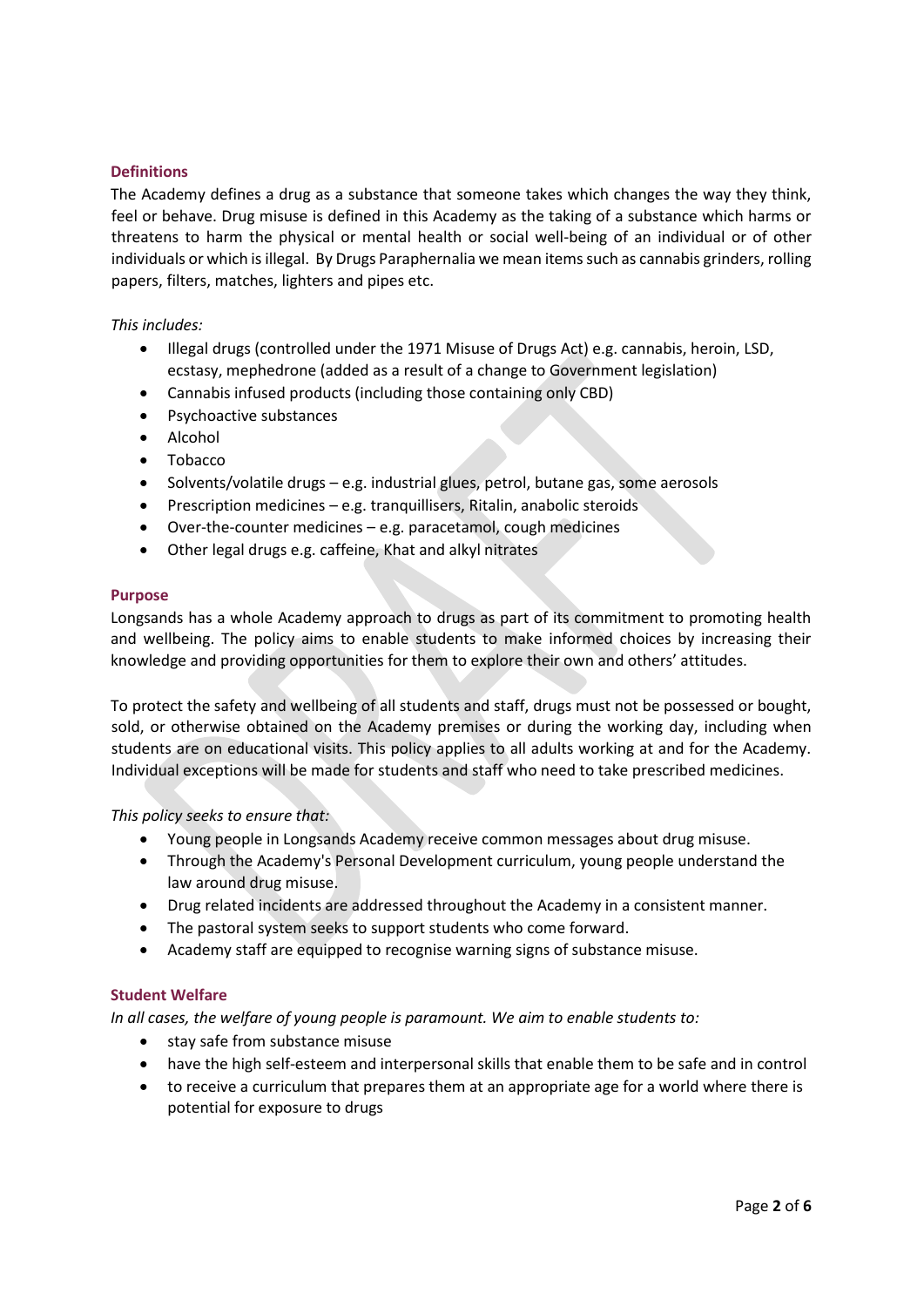# <span id="page-2-0"></span>**Confidentiality**

Some students may choose to mention instances of drug use in class or to individual members of the Academy community. Whilst every effort should be made to help students requiring support, staff need to follow our safeguarding guidelines and clearly state that they may not be able to guarantee confidentiality. If a student admits to using or supplying drugs off the premises, a member of SLT should be informed, who will discuss the matter with the relevant staff and the Principal.

# <span id="page-2-1"></span>**Roles and Responsibilities**

All staff have a responsibility for drug education and must be fully aware of this policy and its implications for themselves and for others in the community. Whenever adults interact with children, they recognise that they may be influencing attitudes and behaviour.

The **Principal** will ensure that:

- The Assistant Principal Pastoral and Assistant Principal Personal Development will have general responsibility for handling the daily implementation of this policy
- A planned drug education programme is provided as part of Personal Development and science curriculum that reflects knowledge and understanding, attitudes and personal and social skills
- Teachers are provided with training and guidance so that they are confident and skilled to teach drug education and to respond to drug‐related incidents
- Students are aware of the rules on drugs and of the consequences of breaking them
- Clear procedures are in place for responding to drug‐related incidents
- Those students who have a concern about drugs are provided with support
- Sanctions for incidents are consistent with the Academy and trust policies
- The Academy actively co-operates with other agencies such as Astrea Academy Trust, community police, social care, the LA and drug related agencies to deliver its commitment to drugs policy.

All **staff** are expected to:

- Report incidents of drug misuse to the Principal or designated member of SLT
- Follow safeguarding procedures
- Promote positive attitudes towards healthy lifestyles
- Enable young people to identify sources of appropriate personal support
- Consider the impact of students seeing them smoking near the Academy premises

All **teachers** are expected to:

- Implement the drug policy and attend associated training to increase their understandings of the implications and possible consequences of use and misuse.
- Enable students to make healthy, informed choices by increasing knowledge, exploring their own and other people's attitudes and developing and practicing personal skills to resist peer group pressure and help friends and relatives involved in drug misuse.
- Provide accurate information about drugs.
- Widen their own and students' understanding of related health, wellbeing and social issues, e.g. sex and sexuality, crime, HIV, AIDS and STI's.

All **students** are expected to:

- Follow the Academy rules.
- Alert the staff to any drug-related incidents on or around the Academy site.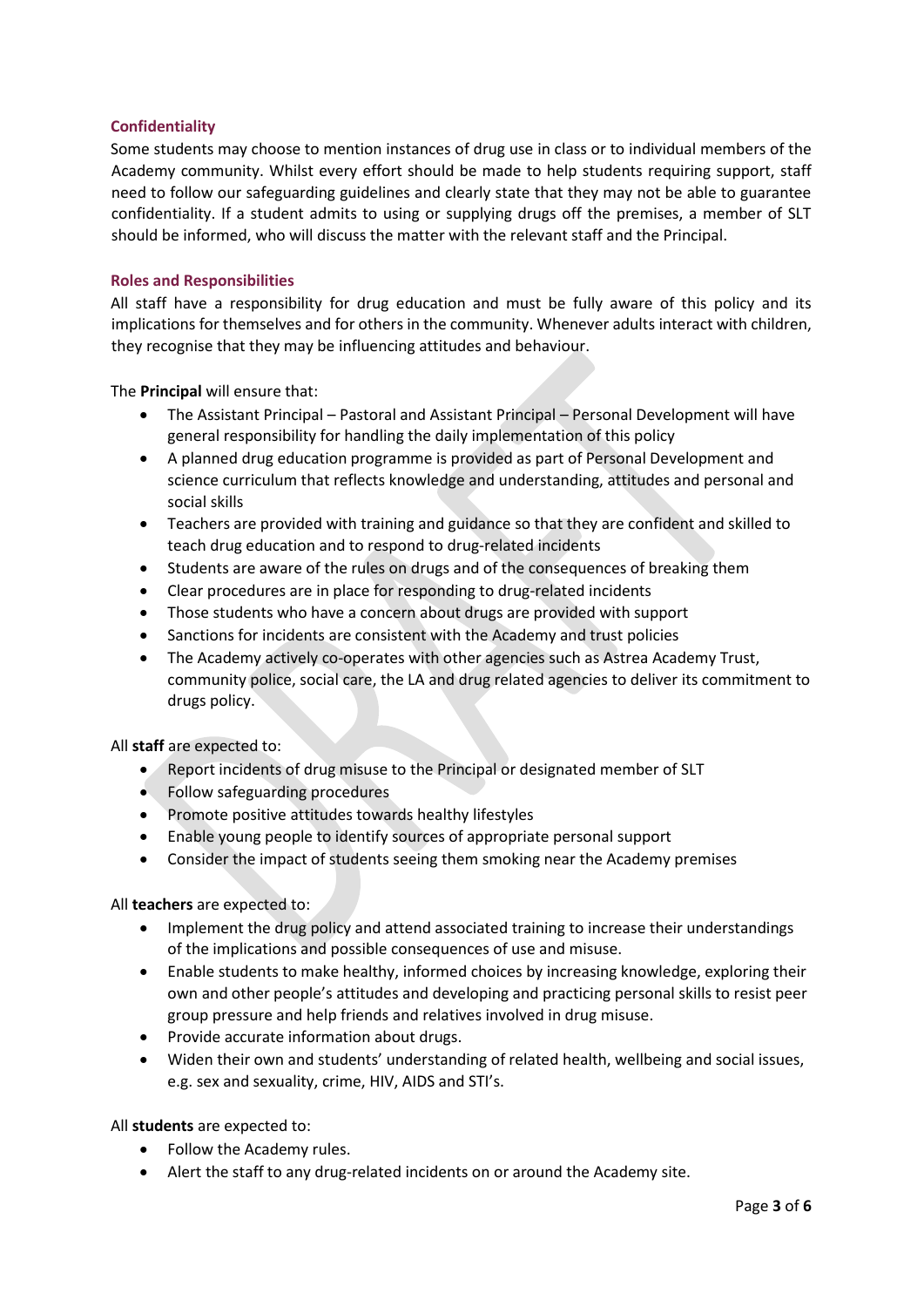• Report any incidents of drug misuse they are aware of to an appropriate member of staff, typically the Head of Year

**Parents** will be encouraged to:

- Endorse the Academy's approach to drugs education.
- Work in partnership with the Academy to overcome the misuse of drugs.
- Report to the Academy any incidents of drug misuse they are aware of, typically by contacting the Head of Year.

The **Local Education Consultative Committee** oversees the Academy's policy for drug related incidents.

#### <span id="page-3-0"></span>**Response to possible drug related incidents**

The Academy will consider each drug incident individually and recognises that a variety of responses will be necessary to deal with incidents. The Academy will consider very carefully the implications of any action it may take. It seeks to balance the interests of the students involved, the other Academy members and the local community.

Following discussions with appropriate pastoral staff, one of the two Assistant Principal's indicated above (or other members of SLT) will inform the parents as soon as possible. The Academy and the parents can then work together to support the young person involved. The Academy will automatically inform the police of any incident which involves illegal drugs.

In instances involving drugs misuse, possession of, or supply on the premises, or whilst representing the Academy, the following procedures will apply.

#### <span id="page-3-1"></span>**Response to drug misuse**

- 1. Dependent on circumstances, the student may be placed on a managed move or even permanently excluded from Academy. A fixed term exclusion may also be used, including to allow time for an investigation to take place. All sanctions will be in line with trust policies.
- 2. The police will be contacted at the earliest opportunity.
- 3. Unless there are exceptional circumstances, we will inform parents or carers at the earliest opportunity so that we can work together to support the student. Note: parents do not need to be contacted if the Academy feels it necessary to first search a student suspected of carrying or having drugs in Academy. Any search will be conducted in line with the Academy's search procedures. We follow the DfE guidance on searching students and confiscating property.
- 4. Should a drug suspected of being illicit be found on the Academy premises it will be handed to a senior member of staff and, in the presence of another member of staff placed in a sealed container in a locked location noted by the Head's PA (e.g. filing cabinet; Academy safe) until it can be delivered to or collected by a police officer. The police officer will also be involved in advising the Academy on the most appropriate response to the situation. All incidents must be recorded.
- 5. Incidents involving drugs will be investigated using our normal procedures.
- 6. All staff will be made aware of any current legal constraints on gathering evidence and questioning those involved. They will not take action without involving senior staff.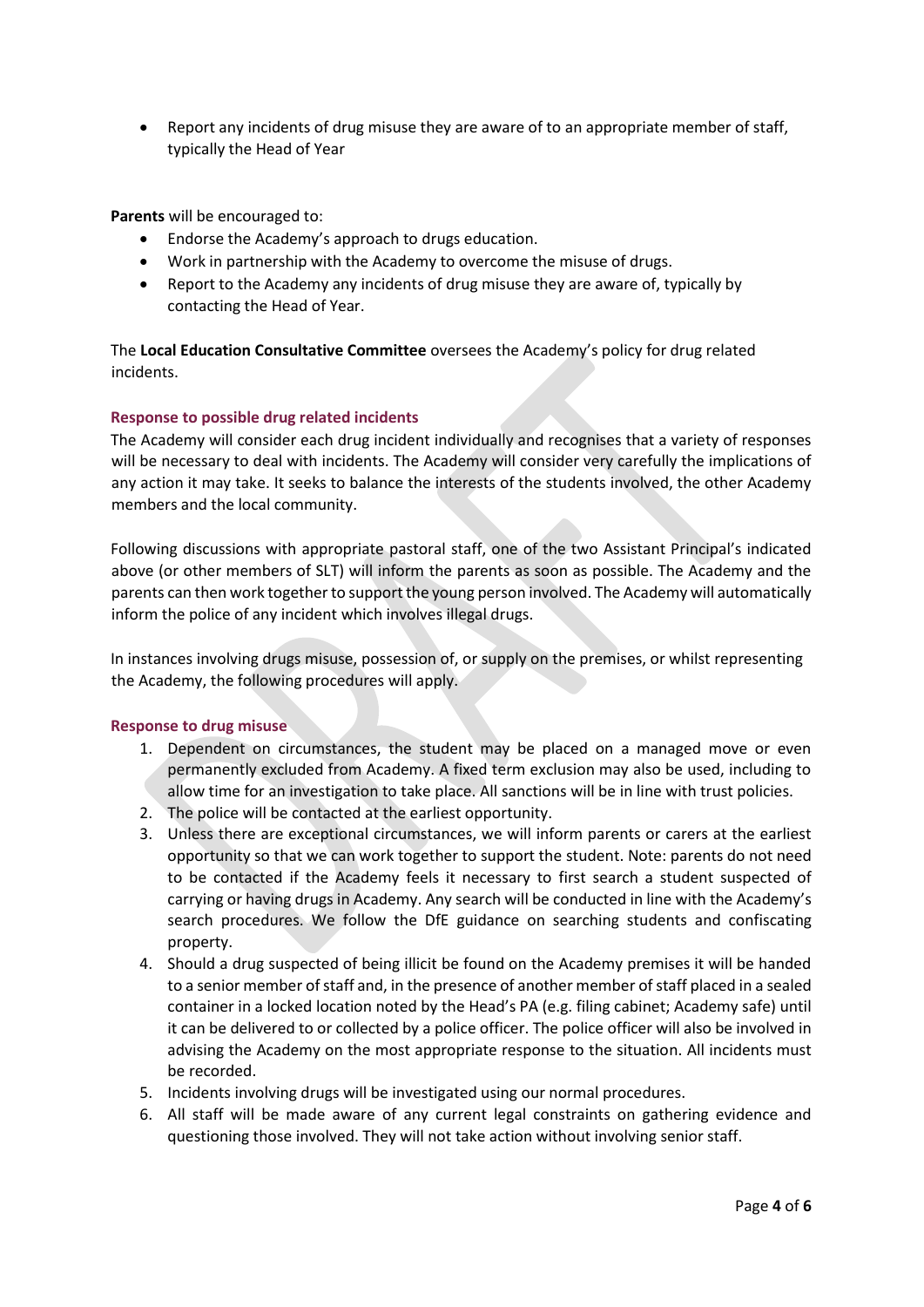In circumstances where a student is not permanently excluded a Pastoral Support Plan may be undertaken. This may lead to an identified support programme which will include a range of professional colleagues who can give and obtain advice, support and information in drug or alcohol related situations. These include:

- Members of Academy pastoral leadership
- Locality Young People's Worker
- The local police youth crime reduction officer/Police Community support Officer
- Representatives of the local youth offending team
- CASUS Cambridgeshire Under 18 Substance Misuse Service

#### <span id="page-4-0"></span>**Involving parents, searching and dealing with complaints**

The Academy is not required to inform parents before a search takes place or to seek their consent to search their child. The Academy is not legally required to make or keep a record of a search, but an entry will be made on CPOMS to help enable the Academy to respond to any future enquiries from a student or parent/carer.

The Academy would normally inform the individual student's parents or carers where alcohol, illegal drugs or potentially harmful substances are found, though there is no legal requirement to do so. Should staff believe that a student is under the influence of drugs due to misuse, the Academy's First Aider will typically assess the students alongside a member of SLT and then appropriate action be taken. This may include the child going home with a parent/carer or other responsible family member, which will be treated as an absence on medical grounds. Complaints about searching should be dealt with through the normal Academy complaints procedure.

#### <span id="page-4-1"></span>**Liaison with the media**

The Principal will take responsibility for liaison with the media. As the issue of drug misuse is an emotive one and may generate interest from the local and national media, the Academy will also take appropriate advice and guidance from the trust central team to ensure that any reporting of incidents remains in the best interests of the young people, their families, the Academy and the Trust.

#### <span id="page-4-2"></span>**CURRICULUM DELIVERY OF DRUGS EDUCATION**

#### **The delivery is through:**

- planned elements of national curriculum subjects, including Science and RE
- discrete Personal Development sessions
- collapsed days/sessions with specialist persons
- the Student Weekly Bulletin
- assemblies
- occasional planned and negotiated visits from the school nursing service, local policing team or other appropriate people
- informal curricular/extra-curricular activities
- CASUS may be invited to deliver whole Academy Personal Development sessions to individual students and/or groups. They can also deliver training to staff if this is deemed appropriate.